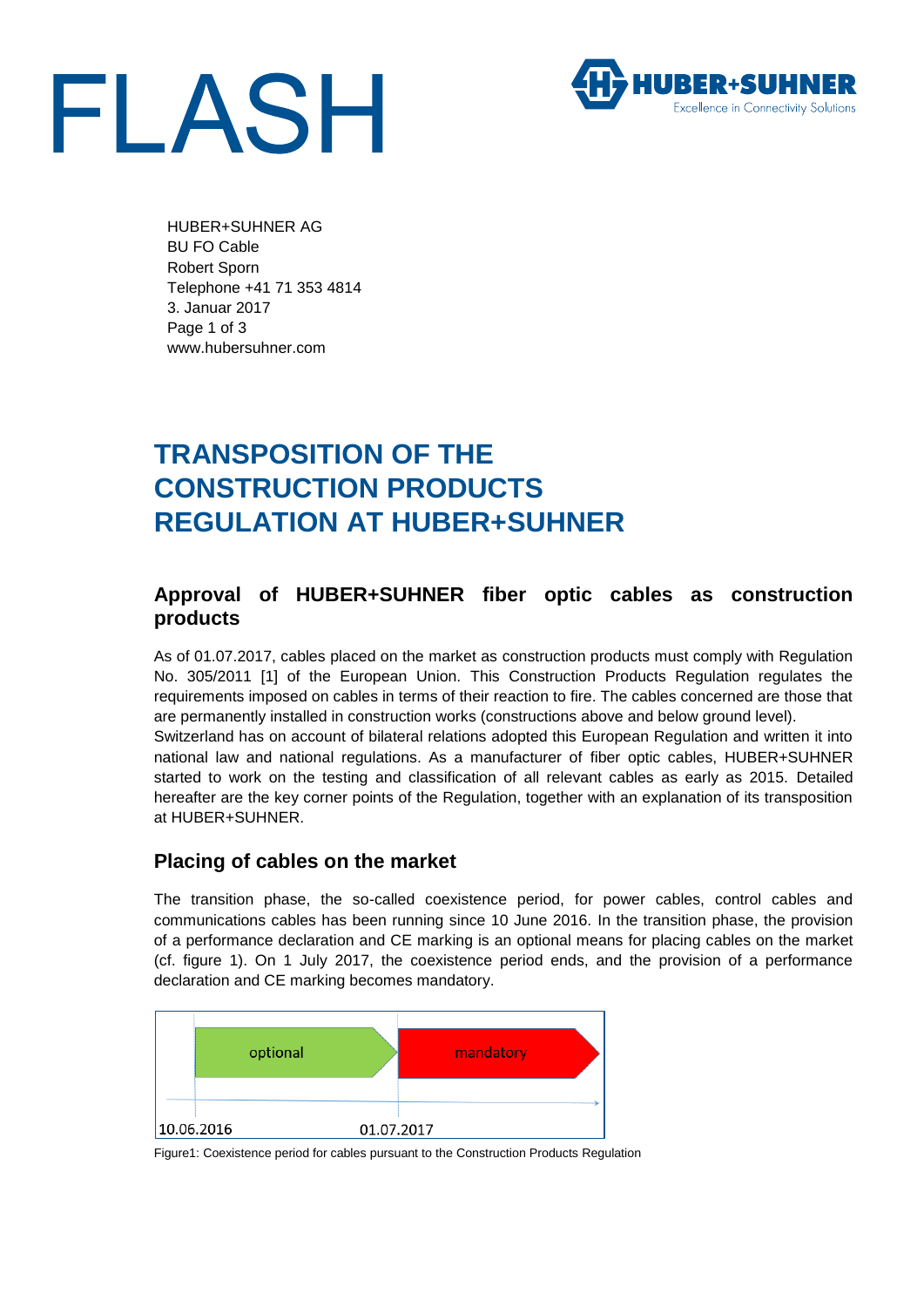#### Page 2 of 3 **TRANSPOSITION OF** THE CONSTRUCTION PRODUCTS REGULATION AT HUBER+SUHNER



#### **Placing on the market versus use**

The Construction Products Regulation regulates the placing of the product on the market (making it available on the market for the first time) and each further instance of making the product available on the market in the European Union, and not its use.

The European countries concerned are tasked with deciding which product may be deployed with which classification and for which use. Therefore it is possible that in the various different countries, in the same case of use, products with a different classification might have to be deployed. An article from the working group CPR-cable on the use of particular classes of cables in Switzerland is due to appear in a bulletin issued by Electrosuisse in the spring of 2017 [4].

#### **Classification**

The objective of the Construction Products Regulation is to increase safety in buildings and to ensure the protection of people's health. In terms of the fire reaction of cables, the product standard EN 50575 [2] defines the testing methods to be applied and standard EN 13501-6 [3] sets out the criteria for classification (cf. figure 2).

| Main class            |                                   |                         | <b>Additional class</b> |    |                  |                |                    |  |           |  |
|-----------------------|-----------------------------------|-------------------------|-------------------------|----|------------------|----------------|--------------------|--|-----------|--|
| $A_{ca}$              | Heat release                      |                         |                         |    |                  |                |                    |  |           |  |
| $B1_{ca}$             |                                   | s1a<br>s <sub>1</sub> b |                         | d0 |                  | a1             | ঌ<br>ഗ             |  |           |  |
| $B2_{ca}$<br>$C_{ca}$ | Heat release<br>Flame propagation | s1<br>s <sub>2</sub>    | ration<br>Smoke<br>gene | d1 | Flaming<br>drops | a <sub>2</sub> | Φ<br>cidity<br>gas |  | uirements |  |
| $D_{ca}$              |                                   | s3                      |                         | d2 |                  | a3             |                    |  |           |  |
| $E_{ca}$              | Flame propagation                 |                         |                         |    |                  |                |                    |  | ncreasing |  |
| $F_{ca}$              | -                                 |                         |                         |    | ۰                |                |                    |  | req       |  |

Figure 2: Classification of fire reaction; Source: Bulletin 11/2016 [4]

Each cable is divided into the corresponding class based on the results obtained. D<sub>ca</sub>-s2,d2,a2 is an example of a complete classification.

#### **Performance declaration**

For every construction product that is placed on or made available on the market, a performance declaration must be provided. The performance declaration for cables must contain the following:

- manufacturer and address
- clear identification number of the product
- the system for the assessment process
- the harmonised standard, together with the date of issue
- the declared performance in the form of classification
- intended use foreseen
- where applicable. identification number of the notified body
- manufacturer's legally valid signature

HUBER+SUHNER plans to make the performance declarations available online. Detailed information on the implementation of this process will be provided at a later date.